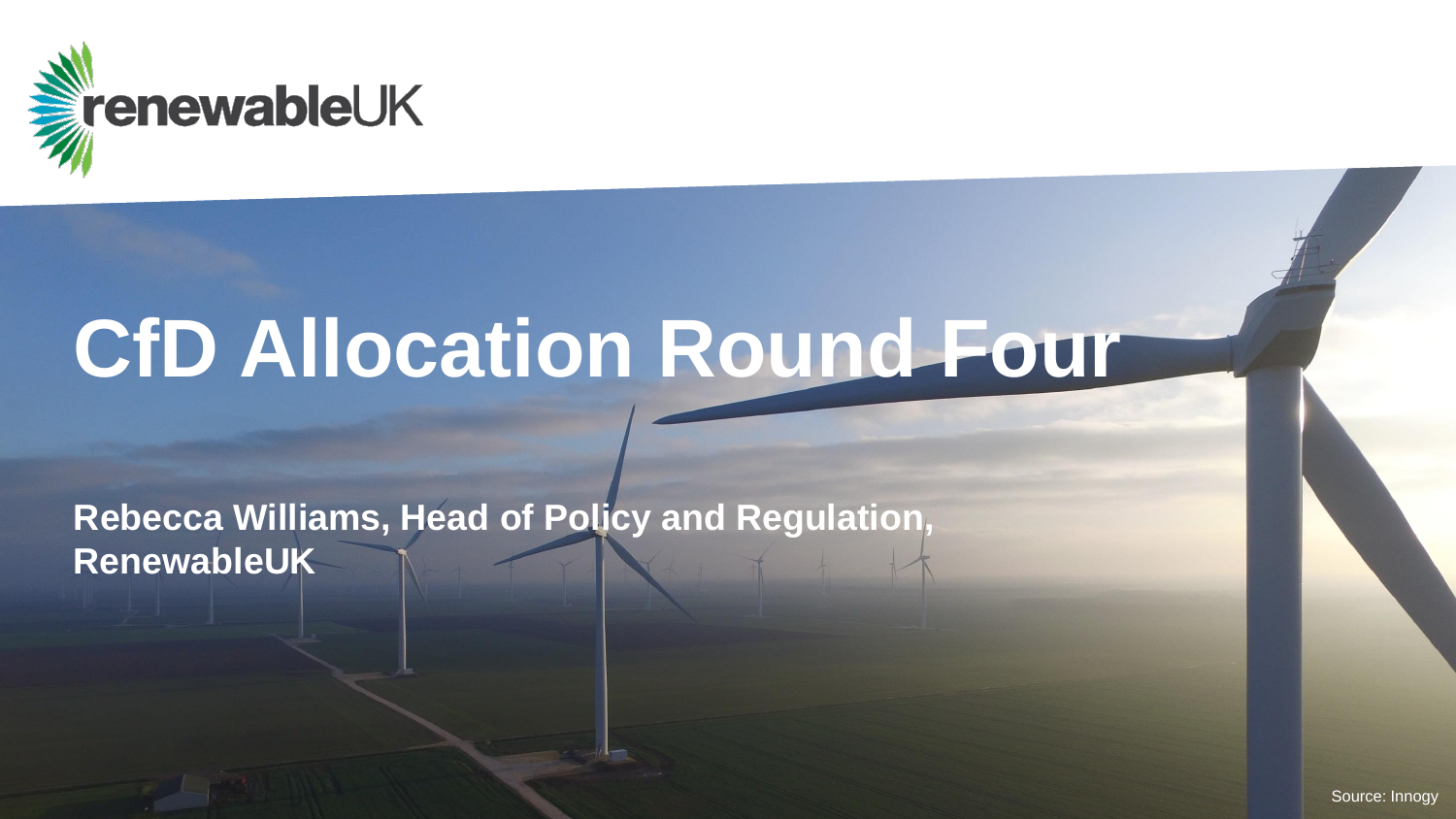## RenewableUK – Who we are



- RenewableUK's members are building our future energy system, powered by clean electricity:
	- Over 400 member companies across the industry from business leaders, technology innovators and expert thinkers
	- Our members operate both in the UK and across the world, exporting goods and services to over 37 countries across the onshore wind, offshore wind, marine energy, energy services and storage sectors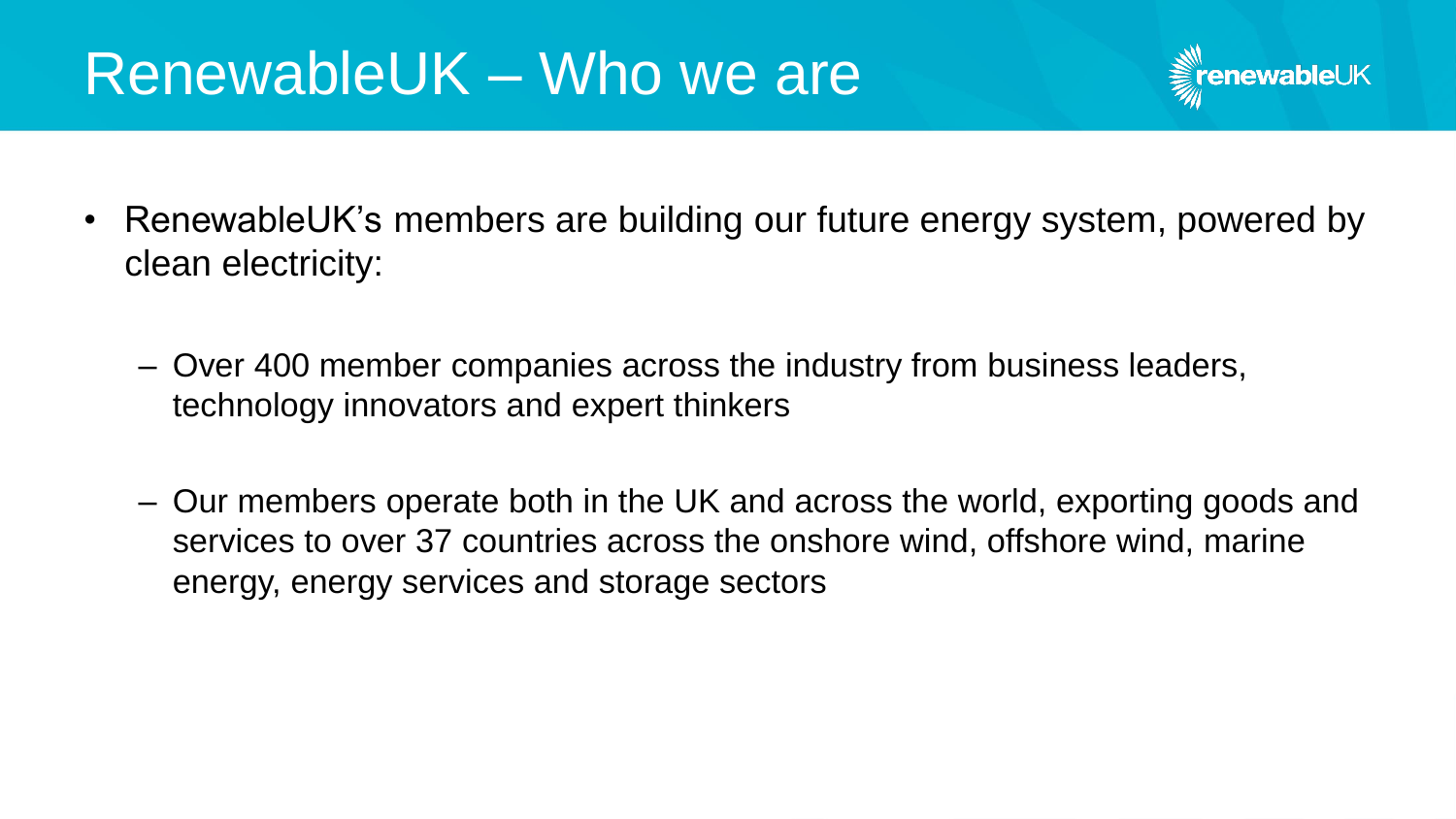### Decarbonising of the UK power sector



Over the last decade the UK has pressed forward with building a low carbon future and has delivered a step change in the way we generate our power

- *Market creation*
- *Public-private targets*
- *Contracts for Difference*
- *Technological innovation*

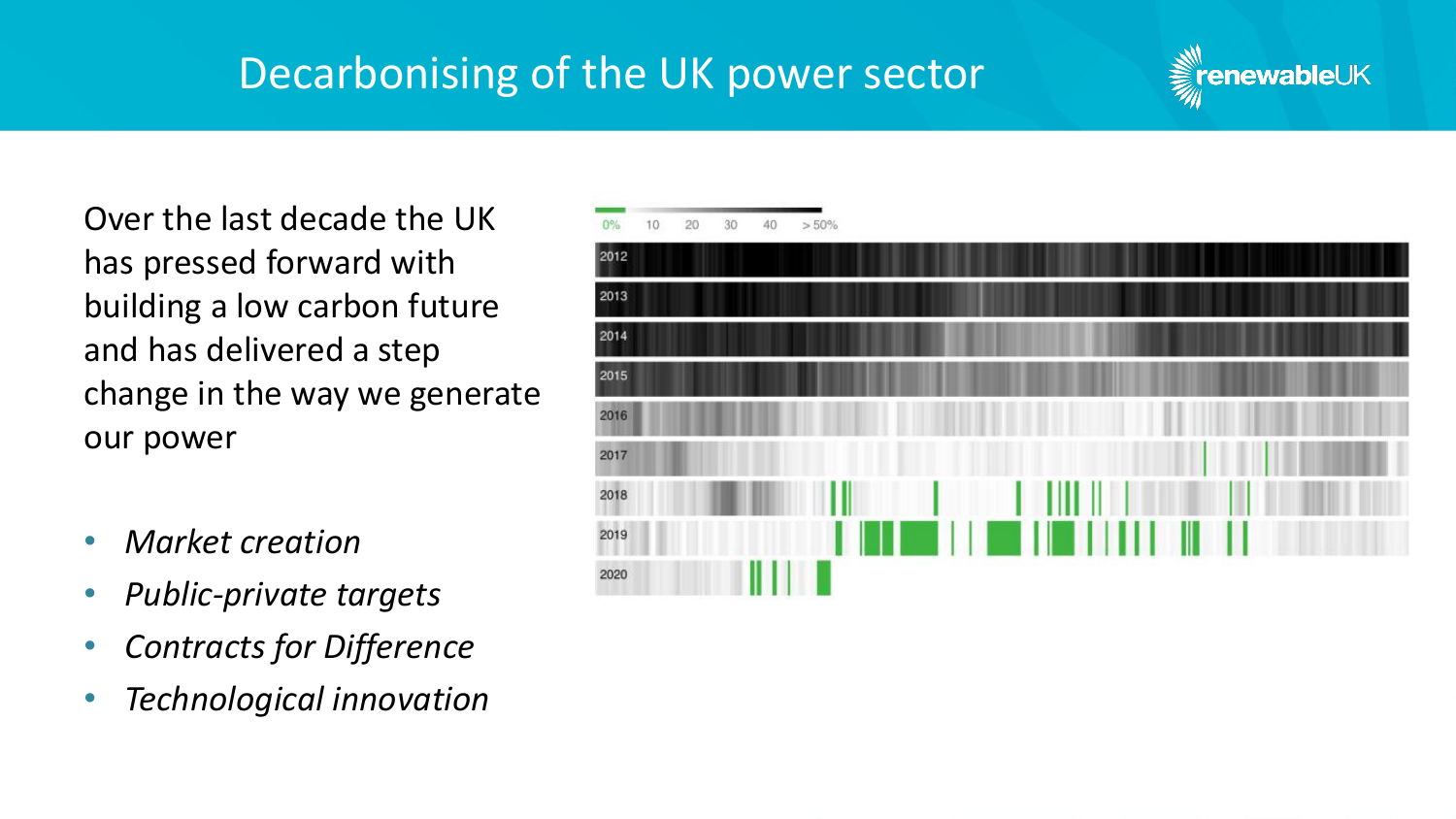# Community Support



#### Summary of Proposals

- Updating the existing community benefits and engagement guidance for onshore wind, jointly with developers and local communities
- Creating a register of renewable energy developments in England that lists available projects & community benefits
- Welcome suggestions on to how to improve engagement and examples of best practice

#### Consultation Questions

- 1. How can the government better ensure that the local impacts and benefits of renewable energy developments are taken into account across the whole of GB?
- 2. What exemplifies 'best practice' when it comes to engaging with and supporting local communities on renewable energy developments? Examples of specific projects and/or developers would be welcomed.
- 3. How should the government update the existing community benefits and engagement guidance for onshore wind to reflect developments in best practice for engagement between developers and local communities?
- 4. Should the Government consider creating a register of renewable energy developments in England that lists available projects and associated community benefits?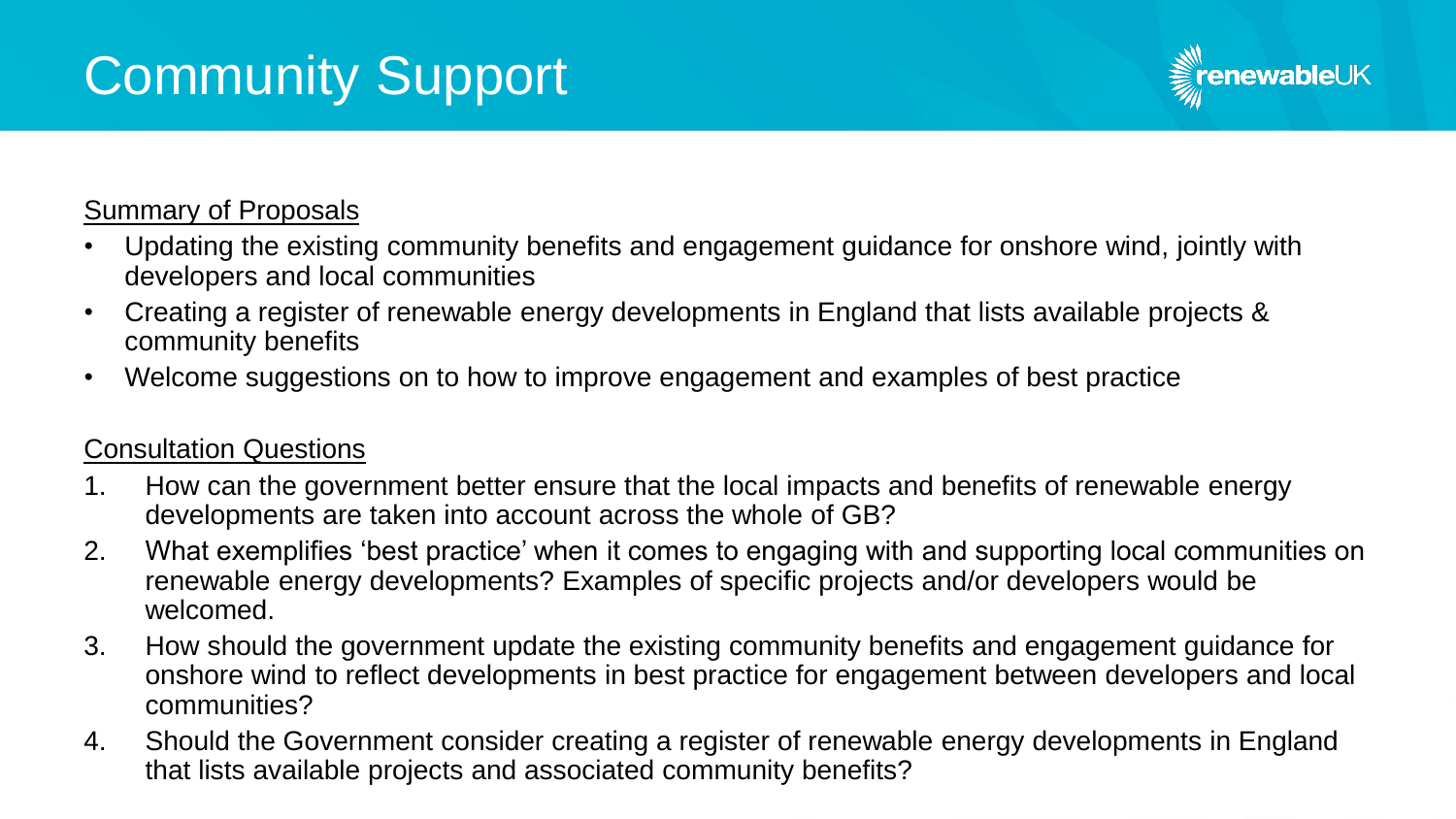## Pot Structure (1)



For AR4, the technologies would either continue to be grouped into two pots:

- Pot 1, established technologies<sup>16</sup>: onshore wind (>5MW), solar photovoltaic (PV) (>5MW), energy from waste with CHP, hydro (>5MW and <50MW), landfill gas, sewage gas.
- **Pot 2, less established technologies:** ACT, AD (>5MW), dedicated biomass with CHP, floating offshore wind (see following section), geothermal, offshore wind, remote island wind (>5MW), tidal stream, wave.

Or alternatively, the following structure for technology groupings is proposed:

Pot 1, established technologies<sup>17</sup>: onshore wind (>5MW), solar photovoltaic (PV) (>5MW), energy from waste with CHP, hydro (>5MW and <50MW), landfill gas, sewage gas.

Pot 2, less established technologies: ACT, AD (>5MW), dedicated biomass with CHP, floating offshore wind (see following section), geothermal, remote island wind (>5MW), tidal stream, wave.

A new Pot 3: offshore wind.

#### **Considerations BEIS have taken into account:**

- Diversification of generation mix
- Contribution to meeting net zero target
- Potential for significant low cost RES generation
- Potential for further cost reduction
- Potential for further technological development